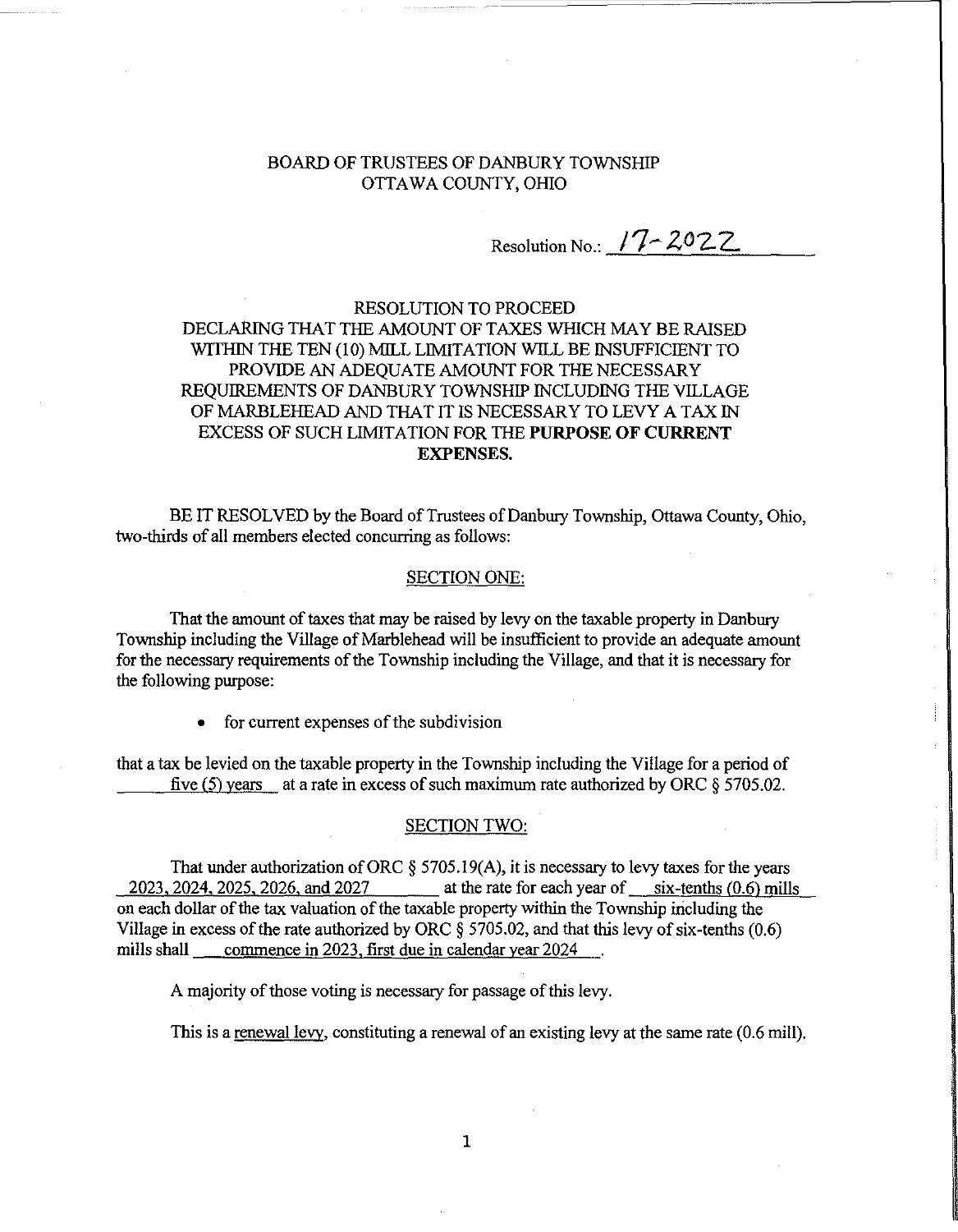#### SECTION THREE:

That the Fiscal Officer be, and hereby is, authorized to certify a copy of this Resolution to Proceed, along with the Resolution of Necessity and the Certificate from the County Auditor, to the Director of the Board of Elections of Ottawa County, Ohio, in order that the Director may make the necessary arrangements for the submission of such question to the electors of Danbury Township including the Village of Marblehead as provided by law at the November 8, 2022, general election,

### SECTION FOUR:

That the Director of the Board of Elections be, and hereby is, authorized and directed to cause such notice of the election to be published as required by law.

| PASSED:  | 2022                      | <b>BOARD OF TRUSTEES OF</b><br>DANBURY TOWNSHIP |    |
|----------|---------------------------|-------------------------------------------------|----|
|          | Signature:<br>Print name: |                                                 | 군인 |
| $\Delta$ | Signature:<br>Print name: |                                                 |    |
|          | Signature:<br>Print name: |                                                 |    |

[NOTE: Do not sign or date the CERTIFICATION section, below, on the original resolution. The CERTIFICATION is signed and dated only on copies.]

## **CERTIFICATION**

I hereby certify that this is a true and accurate copy of the Resolution passed by the Board of Thereby certify that this is a true and accurate copy of the Resolution passed by the Board of Trustees of Danbury Township, Ottawa County, Ohio, on the <u>86h</u> day of <u>Quanden</u>, 2022.

Date:  $\_\angle$  $\frac{1}{2}$ *j;J,O;L:J-*

Coule Alan

**198 BASHARA**